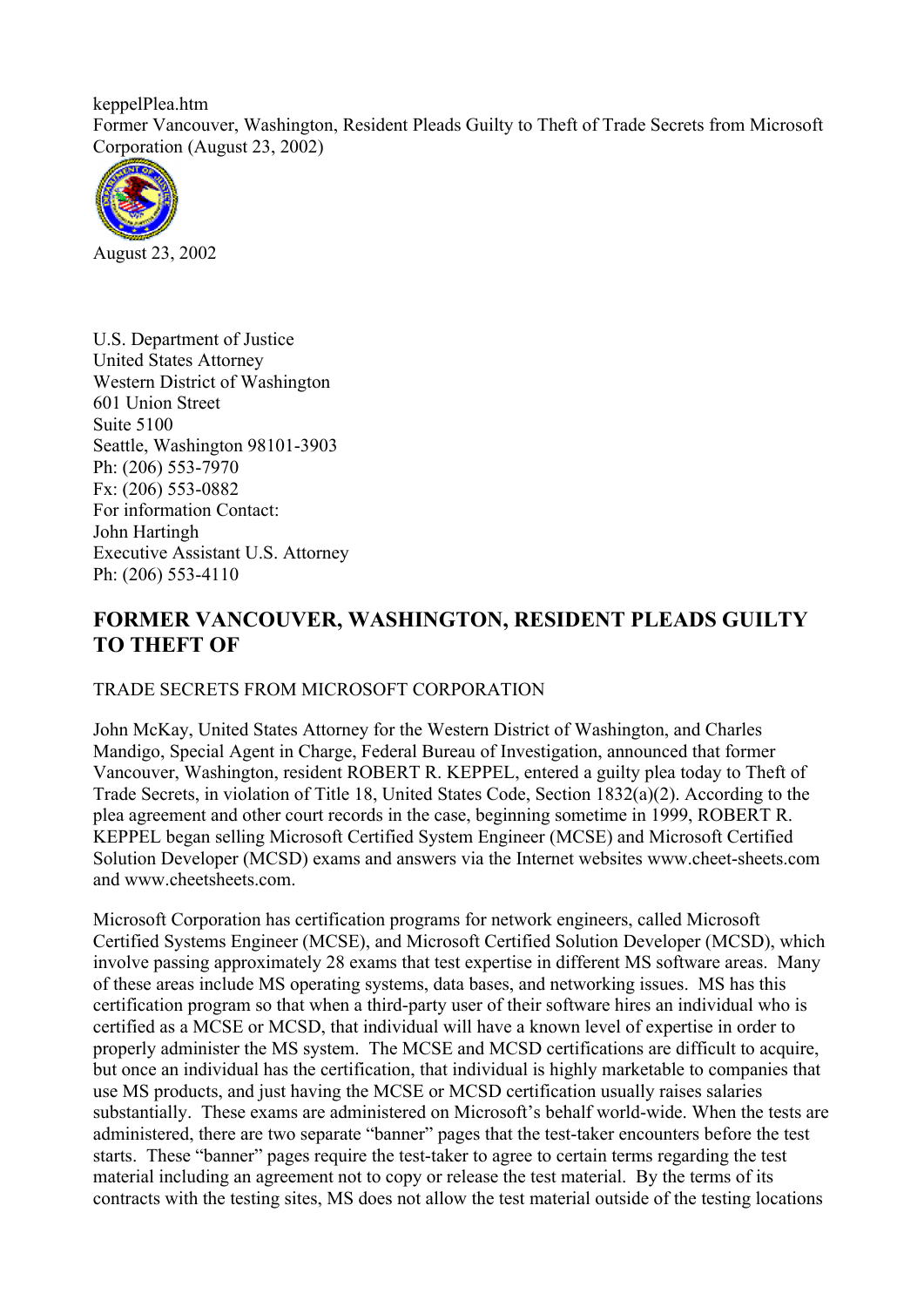for any reason. Consequently, the sale and distribution of KEPPEL's cheat-sheets" violated Microsoft copyright and constituted a conversion of Microsoft proprietary information for personal gain. Microsoft's development costs for each test is approximately \$100,000.00. In addition, when companies hire people who have obtained MCSE and MCSD certificates by cheating, but who, in fact, cannot install and maintain the systems correctly because they have neither experience nor expertise in the Microsoft products commensurate with the certificates, those companies tend to blame the Microsoft product, and become reluctant to buy further products. Beginning sometime in January 2001, ROBERT R. KEPPEL began to purchase, from an individual in Pakistan, actual copies of the Microsoft MCSE and MCSD exams and answers, which that individual obtained by photographing and/or videotaping the actual tests at a site in Pakistan. ROBERT R. KEPPEL marketed those exams and answers via www.cheet-sheets.com, fully realizing that they were copies of the actual exams and answers developed by Microsoft Corporation. Between July 2000 and October 17, 2001, ROBERT R. KEPPEL marketed numerous copies of MCSE and MCSD exams and answers via his website www.cheet-sheets.com, selling them to persons throughout the United States, including persons residing in the Western District of Washington. U.S. Bankcorp bank records reflect that there were three bank accounts and one credit card listed for ROBERT KEPPEL and Keen Interactive, including a personal checking account and a money market account, both in the name of ROBERT KEPPEL; and a merchant account listed in the name of KEEN INTERACTIVE. U.S. Bank records reflect that among the Internet billing companies that were disbursing funds into the merchant account was NOVA, a company that does billing for VISA and MASTERCARD. NOVA records reflect that an account was opened by ROBERT KEPPEL, as owner of Keen Interactive, on or about July 6, 2000. Since the NOVA account was opened, there was a total of approximately \$756,633.03 deposited into the merchant account. All of those funds constitute proceeds from the sale of MCSE and MCSD exams and answers, as well as other exams that were proprietary information belonging to Microsoft Corporation, Cisco, and other businesses, in violation of Title 18, United States Code, Section 1832(a)(2), and Section 2. In addition, during the time period covered by the Information, ROBERT R. KEPPEL caused numerous transfers of monies from the merchant bank account to KEPPEL's personal checking account, and savings (money market) account. In total, KEPPEL transferred \$200,200.00 to his personal checking account and \$167,000.00 to his money market account. U.S. Bank documents also reveal that, on September 14, 2001, KEPPEL opened a new merchant account number in the name of CHEET SHEETS. The ensuing deposits into this account were from credit card receipts constituting proceeds from the sale of MCSE and MCSD exams and answers, as well as other exams that were proprietary information belonging to Microsoft Corporation, Cisco, and other businesses, in violation of Title 18, United States Code, Section 1832(a)(2), and Section 2. On February 26, 2001, KEPPEL wrote a check number drawn on his Money Market account, to Lexus of Portland, in the amount of \$38,703.40, for a new, white, Lexus RX300. This vehicle was purchased with proceeds from KEPPEL's sale of trade secrets, in violation of Title 18, United States Code, Section 1832(a)(2) and Section 2.

On or about July 27, 2001, KEPPEL caused a wire transfer in the amount of \$112,000.00, to be made from his US Bank Money Market Account to the credit of Premier Financial Services, in payment for a 1997 Ferrari 355 Spider. This vehicle was purchased with proceeds from KEPPEL's sale of trade secrets, in violation of Title 18, United States Code, Section 1832(a)(2) and Section 2. As part of his plea agreement with the United States, ROBERT R. KEPPEL has agreed to forfeit his interest in the 2001 Lexus RX300 and the 1997 Ferrari 355 Spider referenced above, and over \$56,000 seized from the various bank accounts referenced above. Sentencing of ROBERT R. KEPPEL is scheduled for November 1, 2002, at 9:30 a.m., before U.S. District Court Judge Robert J. Bryan. The maximum penalties for Theft of Trade Secrets include imprisonment for up to ten years, a fine of up to \$250,000.00, and a period of supervision following release from prison of up to five years. This case was investigated by the Federal Bureau of Investigation's